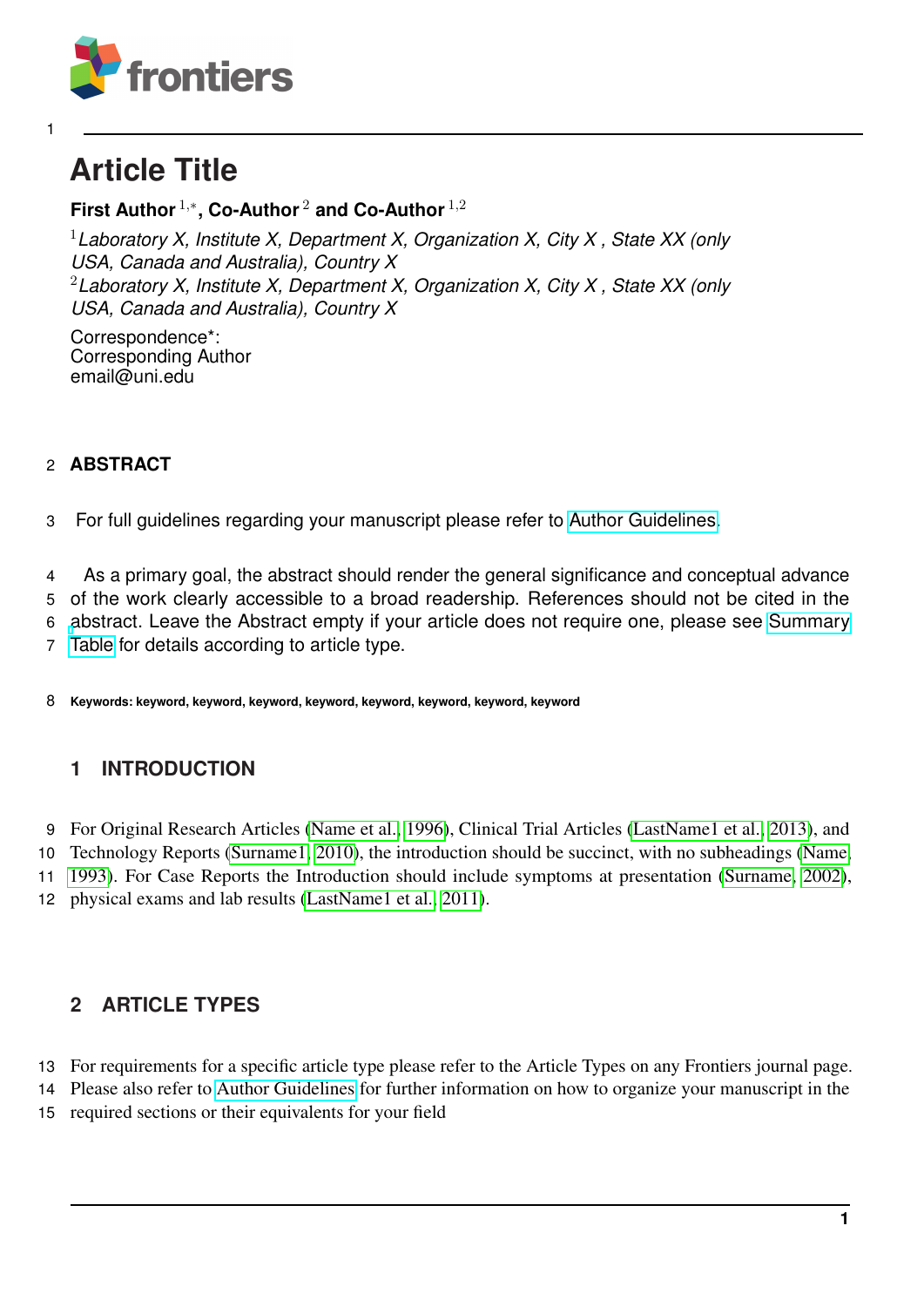# **3 MANUSCRIPT FORMATTING**

- **3.1 Heading Levels**
- **3.2 Level 2**
- 3.2.1 Level 3
- *3.2.1.1 Level 4*
- *3.2.1.1.1 Level 5*
- **3.3 Equations**
- Equations should be inserted in editable format from the equation editor.

$$
\sum x + y = Z \tag{1}
$$

### **3.4 Figures**

 Frontiers requires figures to be submitted individually, in the same order as they are referred to in the manuscript. Figures will then be automatically embedded at the bottom of the submitted manuscript. Kindly ensure that each table and figure is mentioned in the text and in numerical order. Figures must be of sufficient resolution for publication [see here for examples and minimum requirements.](https://www.frontiersin.org/about/author-guidelines#ImageSizeRequirements) Figures which are not according to the guidelines will cause substantial delay during the production process. Please see [here](https://www.frontiersin.org/about/author-guidelines#FigureRequirementsStyleGuidelines) for full figure guidelines. Cite figures with subfigures as figure [2a](#page-4-0) and [2b.](#page-4-0)

3.4.1 Permission to Reuse and Copyright

 Figures, tables, and images will be published under a Creative Commons CC-BY licence and permission must be obtained for use of copyrighted material from other sources (including re- published/adapted/modified/partial figures and images from the internet). It is the responsibility of the authors to acquire the licenses, to follow any citation instructions requested by third-party rights holders, and cover any supplementary charges.

# **3.5 Tables**

 Tables should be inserted at the end of the manuscript. Please build your table directly in LaTeX.Tables provided as jpeg/tiff files will not be accepted. Please note that very large tables (covering several pages) [c](http://home.frontiersin.org/about/author-guidelines#SupplementaryMaterial)annot be included in the final PDF for reasons of space. These tables will be published as [Supplementary](http://home.frontiersin.org/about/author-guidelines#SupplementaryMaterial) [Material](http://home.frontiersin.org/about/author-guidelines#SupplementaryMaterial) on the online article page at the time of acceptance. The author will be notified during the typesetting of the final article if this is the case.

# **4 NOMENCLATURE**

### **4.1 Resource Identification Initiative**

To take part in the Resource Identification Initiative, please use the corresponding catalog number and

RRID in your current manuscript. For more information about the project and for steps on how to search

for an RRID, please click [here.](http://www.frontiersin.org/files/pdf/letter_to_author.pdf)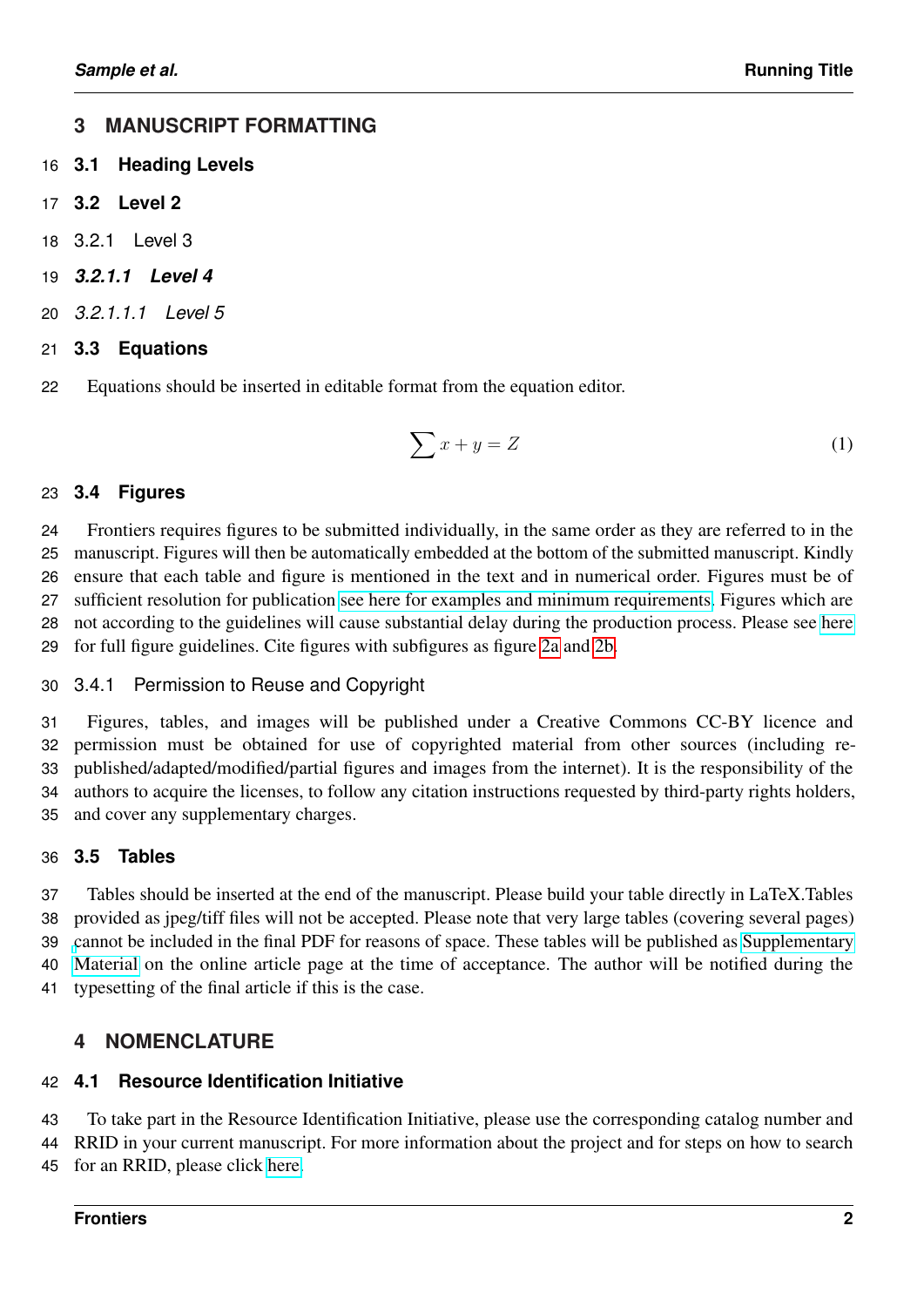#### **4.2 Life Science Identifiers**

 Life Science Identifiers (LSIDs) for ZOOBANK registered names or nomenclatural acts should be listed [i](https://www.frontiersin.org/about/author-guidelines#Nomenclature)n the manuscript before the keywords. For more information on LSIDs please see [Inclusion of Zoological](https://www.frontiersin.org/about/author-guidelines#Nomenclature) [Nomenclature](https://www.frontiersin.org/about/author-guidelines#Nomenclature) section of the guidelines.

### **5 ADDITIONAL REQUIREMENTS**

 [F](http://www.frontiersin.org/about/AuthorGuidelines#AdditionalRequirements)or additional requirements for specific article types and further information please refer to [Author](http://www.frontiersin.org/about/AuthorGuidelines#AdditionalRequirements) [Guidelines.](http://www.frontiersin.org/about/AuthorGuidelines#AdditionalRequirements)

### **CONFLICT OF INTEREST STATEMENT**

 The authors declare that the research was conducted in the absence of any commercial or financial relationships that could be construed as a potential conflict of interest.

### **AUTHOR CONTRIBUTIONS**

The Author Contributions section is mandatory for all articles, including articles by sole authors. If an

appropriate statement is not provided on submission, a standard one will be inserted during the production

process. The Author Contributions statement must describe the contributions of individual authors referred

to by their initials and, in doing so, all authors agree to be accountable for the content of the work. Please

see [here](https://www.frontiersin.org/about/policies-and-publication-ethics#AuthorshipAuthorResponsibilities) for full authorship criteria.

# **FUNDING**

Details of all funding sources should be provided, including grant numbers if applicable. Please ensure to

add all necessary funding information, as after publication this is no longer possible.

### **ACKNOWLEDGMENTS**

 This is a short text to acknowledge the contributions of specific colleagues, institutions, or agencies that aided the efforts of the authors.

### **SUPPLEMENTAL DATA**

[Supplementary Material](http://home.frontiersin.org/about/author-guidelines#SupplementaryMaterial) should be uploaded separately on submission, if there are Supplementary Figures,

please include the caption in the same file as the figure. LaTeX Supplementary Material templates can be

found in the Frontiers LaTeX folder.

# **DATA AVAILABILITY STATEMENT**

 The datasets [GENERATED/ANALYZED] for this study can be found in the [NAME OF REPOSITORY] [LINK].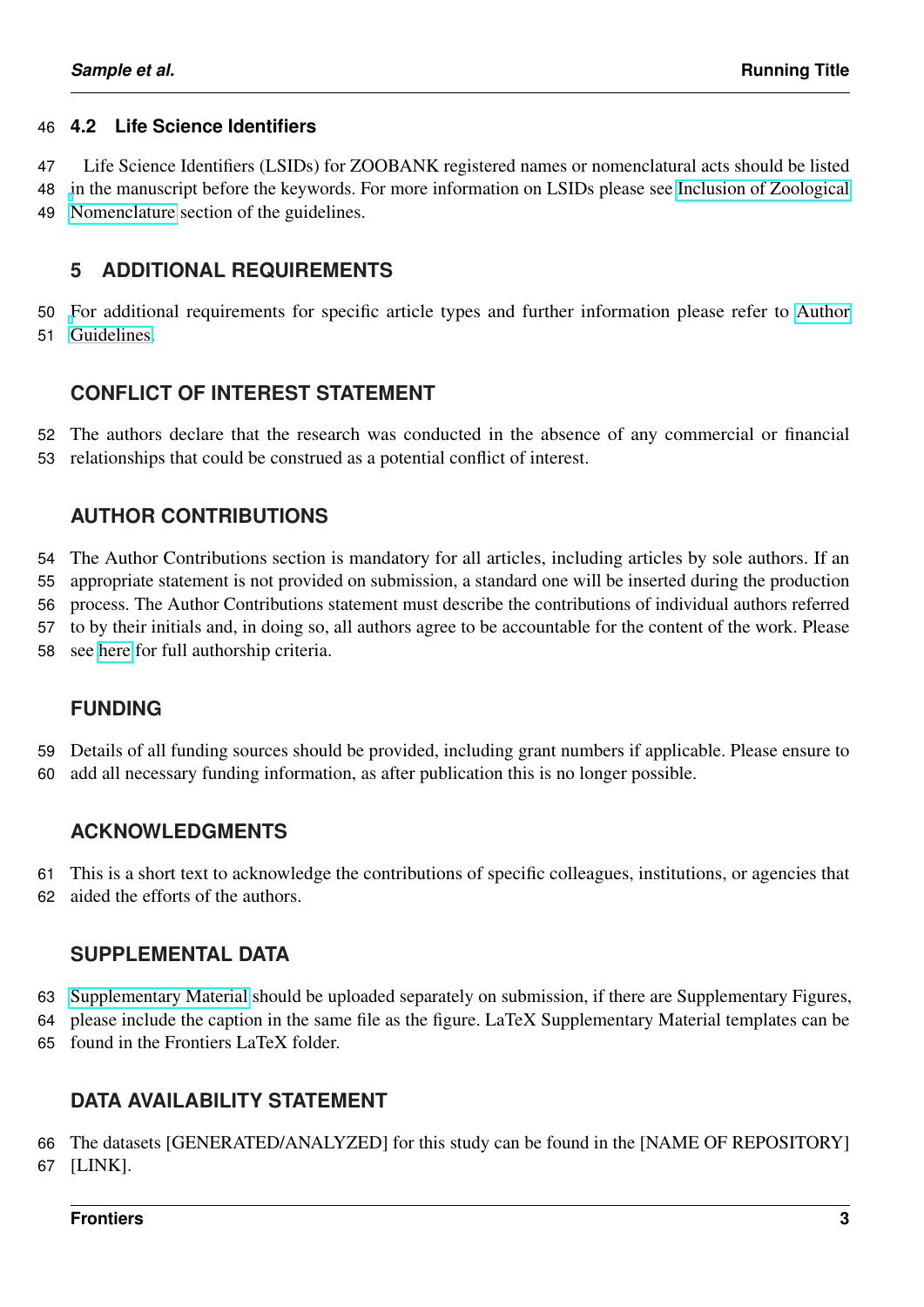# <span id="page-3-5"></span>**REFERENCES**

- [Dataset] LastName1, A., LastName2, A., and LastName3, A. (2011). Data title. doi:10.000/55555
- <span id="page-3-1"></span>LastName1, A., LastName2, A., and LastName3, A. (2013). Article title. *Frontiers in Neuroscience* 30,
- 10127–10134. doi:10.3389/fnins.2013.12345
- <span id="page-3-3"></span>Name, A. (1993). *The title of the work* (The city: The name of the publisher)
- <span id="page-3-0"></span> Name, C., Surname, D., and LastName, F. (1996). The title of the work. In *The title of the conference proceedings*, eds. E. Name1 and E. Name2 (The name of the publisher), 41–50
- <span id="page-3-4"></span> Surname, B. (2002). The title of the work. In *The title of the book*, ed. E. Name (The city: The name of the publisher). 201–213
- <span id="page-3-2"></span>Surname1, H. (2010). *The title of the work* (Patent country: Patent number)

# **FIGURE CAPTIONS**



Figure 1. Enter the caption for your figure here. Repeat as necessary for each of your figures